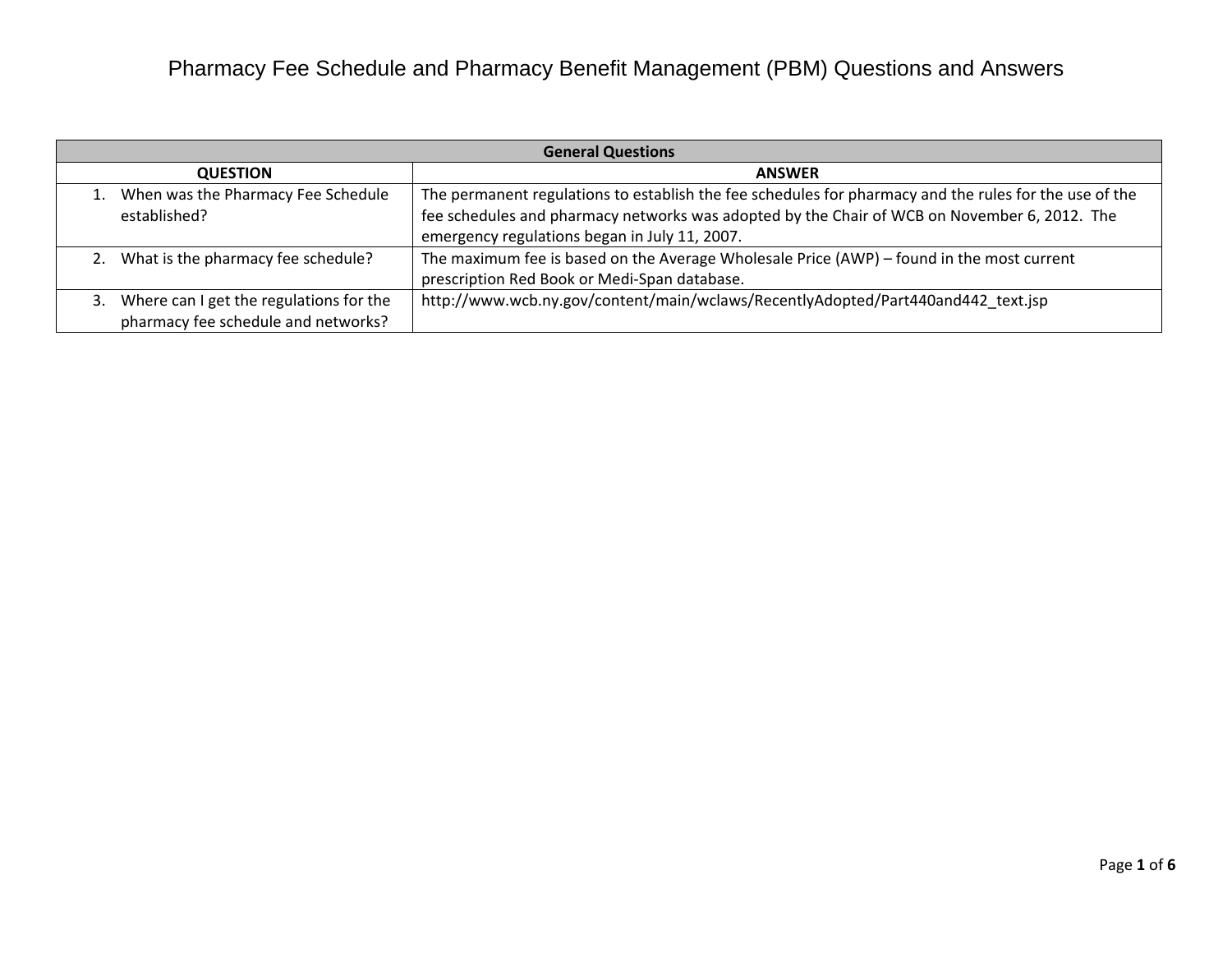| <b>Injured Worker Questions</b>                                                                                                                                                                                               |                                                                                                                                                                                                                                                                                                    |  |
|-------------------------------------------------------------------------------------------------------------------------------------------------------------------------------------------------------------------------------|----------------------------------------------------------------------------------------------------------------------------------------------------------------------------------------------------------------------------------------------------------------------------------------------------|--|
| <b>QUESTION</b>                                                                                                                                                                                                               | <b>ANSWER</b>                                                                                                                                                                                                                                                                                      |  |
| I need a pharmacy card. Where can I get<br>1.<br>one?                                                                                                                                                                         | Please contact your claims adjuster with the WC insurance carrier or contact your self-insured<br>employer.                                                                                                                                                                                        |  |
| I have a problem with filling my drug<br>2.<br>prescription. The pharmacy is unable to<br>fill the prescription.                                                                                                              | Please contact your claims adjuster with the WC insurance carrier or contact your self-insured<br>employer.                                                                                                                                                                                        |  |
| My prescription was not filled and the<br>$\mathbf{3}$ .<br>claims adjuster is refusing to approve the<br>prescription. What should I do?                                                                                     | File a RFA-1W (Request for Assistance) form. This RFA-1W form can also be filed online. Once this form<br>has been filed, a hearing to resolve your prescription issues by a WC law judge will be scheduled.                                                                                       |  |
| The pharmacy is asking for a BIN<br>4.<br>number/approval number in order to<br>process the prescription. What should I<br>do?                                                                                                | Please contact your claims adjuster with the WC insurance carrier or contact your self-insured<br>employer. The claims adjuster/employer should contact the pharmacy directly.                                                                                                                     |  |
| I had to pay for some of the drug<br>5.<br>prescriptions out-of-pocket. What<br>should I do?                                                                                                                                  | If you are enrolled in a PBM program, you should not have to pay out-of-pocket expenses for pharmacy<br>drugs. However, if you did pay, please contact your claims adjuster/ self-insured employer so that you<br>can claim for these expenses.                                                    |  |
| I had to pay for some of the prescription<br>6.<br>expenses out-of-pocket.<br>A. The claims adjuster has not<br>responded to my claim, OR<br>Denied my claim for out-of-pocket<br><b>B.</b><br>expenses.<br>What should I do? | A. Submit your prescription and receipt to your claims adjuster/ self-insured employer so that you<br>can claim for these expenses.<br><b>OR</b><br>File a RFA-1W (Request for Assistance) form together with your prescription and receipt. This<br>В.<br>RFA-1W form can also be filed online. . |  |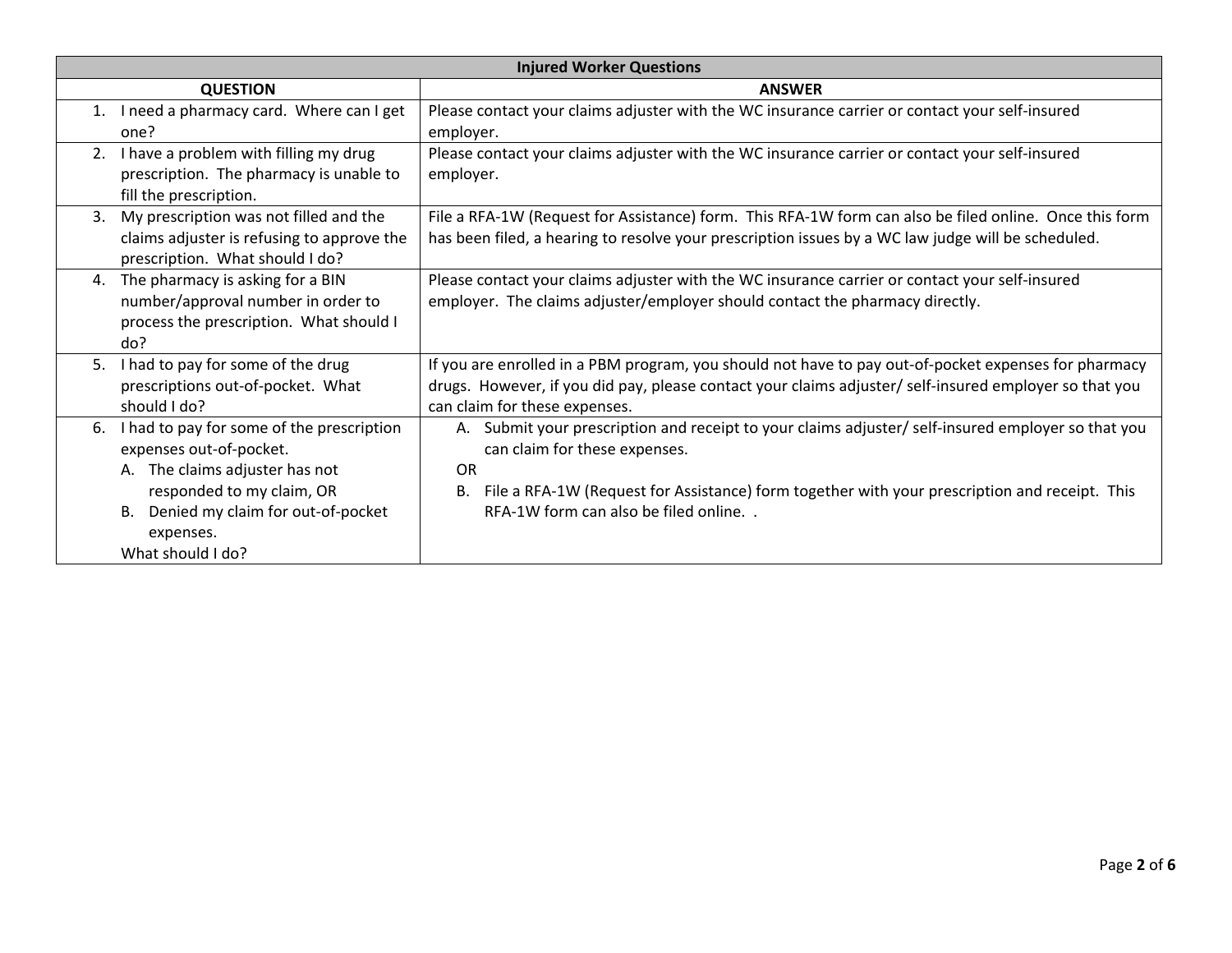| <b>Injured Worker Questions</b>                                                                                                                                                                                                                                                                                          |                                                                                                                                                            |  |
|--------------------------------------------------------------------------------------------------------------------------------------------------------------------------------------------------------------------------------------------------------------------------------------------------------------------------|------------------------------------------------------------------------------------------------------------------------------------------------------------|--|
| <b>QUESTION</b>                                                                                                                                                                                                                                                                                                          | <b>ANSWER</b>                                                                                                                                              |  |
| 7. I did not use the pharmacy designated<br>by my carrier/self-insured employer. I<br>have a pharmacy card.                                                                                                                                                                                                              | If you have received notification to use a pharmacy/pharmacy network, the carrier/self-insured<br>employer may not be liable to pay for the pharmacy bill. |  |
| I did not use the pharmacy designated<br>8.<br>by my carrier/self-insured employer. I<br>was not notified to use a<br>pharmacy/pharmacy network and I do<br>not have a pharmacy card.                                                                                                                                    | The carrier/self-insured employer shall pay a bill or reimbursement request submitted by the pharmacy<br>or its billing agent.                             |  |
| I was not notified to use a<br>9.<br>pharmacy/pharmacy network and the<br>carrier/ self-insured employer is refusing<br>to pay for my pharmacy bill.<br>OR<br>10. I did use the recommended/notified<br>pharmacy/pharmacy network, but the<br>carrier/ self-insured employer is refusing<br>to pay for my pharmacy bill. | File a RFA-1W (Request for Assistance) form together with your prescription and receipt. This RFA-1W<br>form can also be filed online.                     |  |
| 11. I was notified to use mail-order/internet<br>pharmacy service even though there is a<br>pharmacy near my residence. Is this<br>allowed?                                                                                                                                                                              | Yes, the carrier/employer can require you to use the mail-order/internet pharmacy service. Please<br>contact your claims adjuster for details.             |  |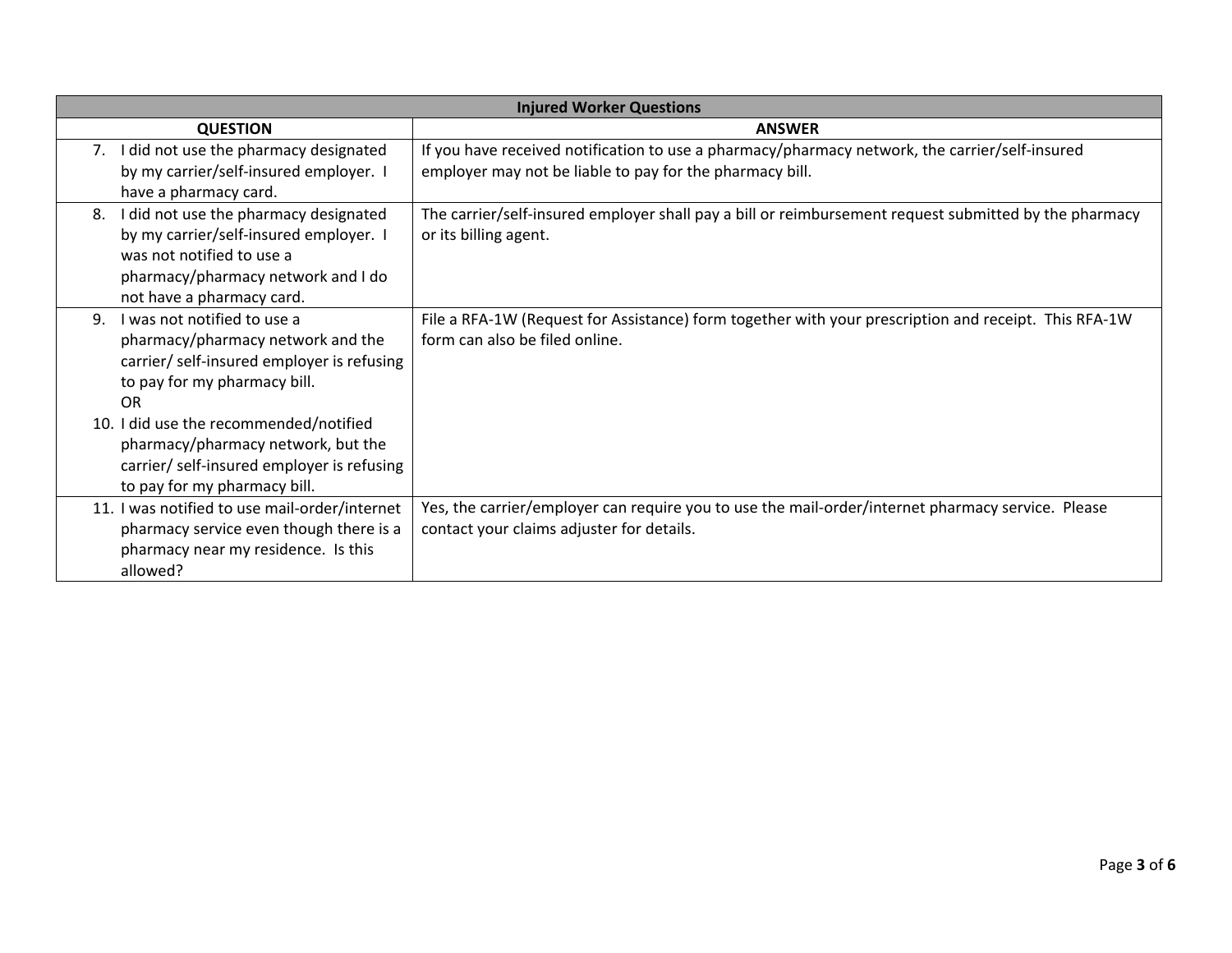| Insurance Carrier/Third-Party Administrator(TPA)/Self-Insured Employer Questions                                                                                  |                                                                                                                                                                                                                                                                                          |  |
|-------------------------------------------------------------------------------------------------------------------------------------------------------------------|------------------------------------------------------------------------------------------------------------------------------------------------------------------------------------------------------------------------------------------------------------------------------------------|--|
| <b>QUESTION</b>                                                                                                                                                   | <b>ANSWER</b>                                                                                                                                                                                                                                                                            |  |
| I want to designate a PBM/pharmacy<br>$\mathbf{1}$ .<br>group/ pharmacy that injured employees<br>must use to obtain prescription drugs.<br>What do I need to do? | Notify the WCB Chair by providing a listing of all the pharmacy chains or pharmacies or the name and<br>contact information for a pharmacy benefit manager (PBM). You can also email<br>mcnetworks@wcb.ny.gov to provide information on designating a PBM.                               |  |
| What type of notification do I have to<br>2.<br>provide a claimant?                                                                                               | The self-insured employer/carrier has to provide notification concerning pharmacy benefits and<br>payment for medication as found in Section 440.4 of the rules and regulations<br>(http://www.wcb.ny.gov/content/main/wclaws/RecentlyAdopted/Part440and442_text.jsp)                    |  |
| Are compounded medications payable?<br>3.                                                                                                                         | Compound medications are not payable under the Medical Treatment Guidelines (see link to New York<br>Non-Acute Pain Medical Treatment Guidelines).<br>If medically necessary, compound drugs are payable at the ingredient level – see section $440.5(d)$ .                              |  |
| What type of WC form should the<br>5.<br>pharmacy use to bill for prescription<br>drugs?                                                                          | There are no relevant WC forms for billing purposes. The pharmacy provider can use any usual and<br>customary billing forms.                                                                                                                                                             |  |
| The pharmacy provider did not submit a<br>6.<br>C-4 Auth form for prior authorization.                                                                            | The C-4 Auth forms are not relevant for pharmacy providers. There are no relevant WC forms for prior<br>authorization purposes. Provider should submit all treatment notes and documentation to request for<br>prior authorization. Providers can use usual and customary billing forms. |  |
| I would like to object to the pharmacy<br>7.<br>bill. What should I do?                                                                                           | File C8.1 Part B-NOTICE OF OBJECTION TO PAYMENT OF A BILL FOR TREATMENT PROVIDED.                                                                                                                                                                                                        |  |
| Are over-the-counter drugs payable?<br>8.                                                                                                                         | Over-the-counter drugs are not part of the pharmacy fee schedule. Claimants can submit request for<br>reimbursement to the claims adjuster/self-insured employer. Claimants should pay for the over-the-<br>counter drugs.                                                               |  |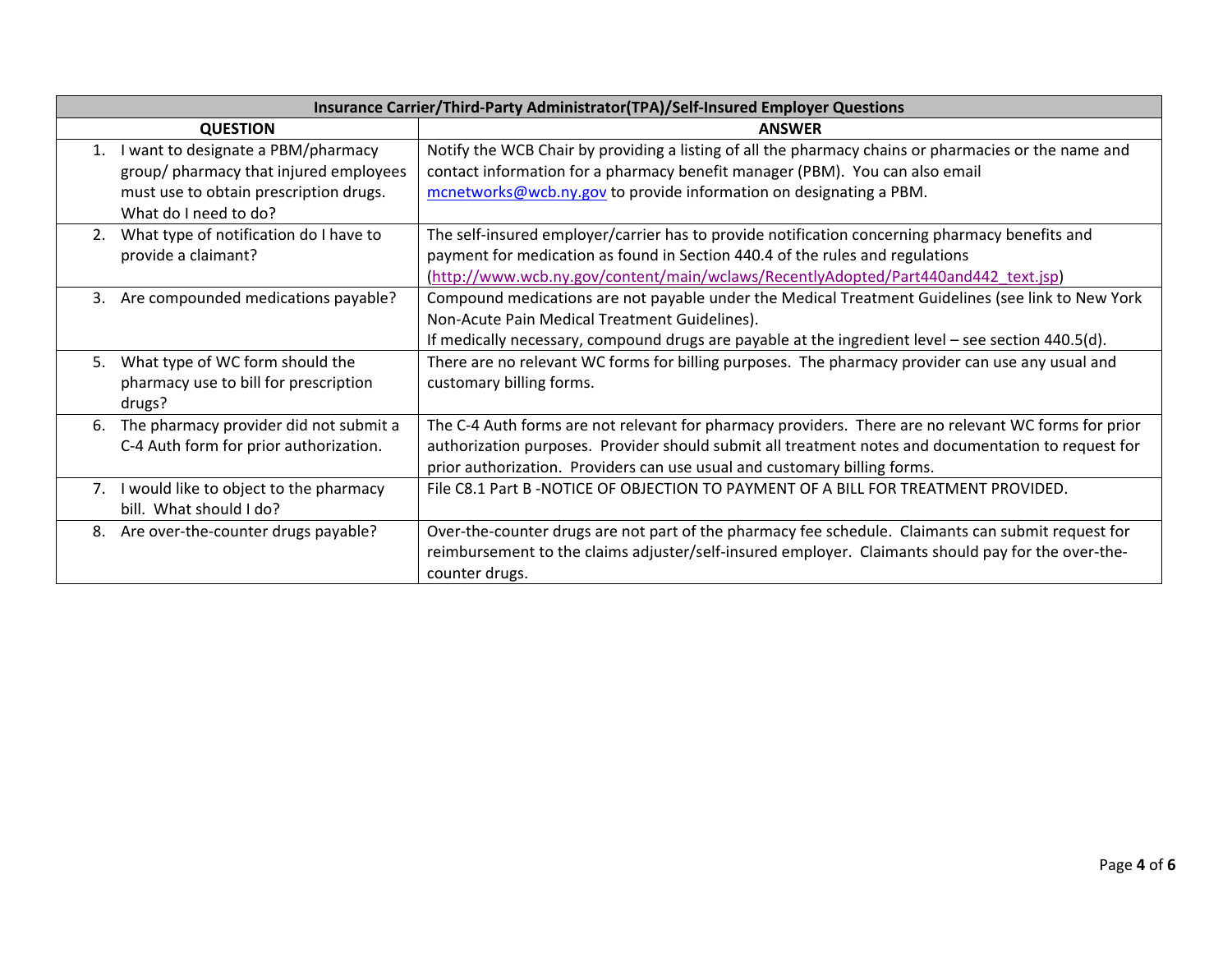| <b>Pharmacy Provider Questions</b>                                                                                                                                                          |                                                                                                                                                                                                                                                                                                                                                                                                             |  |
|---------------------------------------------------------------------------------------------------------------------------------------------------------------------------------------------|-------------------------------------------------------------------------------------------------------------------------------------------------------------------------------------------------------------------------------------------------------------------------------------------------------------------------------------------------------------------------------------------------------------|--|
| <b>QUESTION</b>                                                                                                                                                                             | <b>ANSWER</b>                                                                                                                                                                                                                                                                                                                                                                                               |  |
| Do I need to be authorized by the<br>1.<br>Workers' Compensation Board to be a<br>WC pharmacist?                                                                                            | No, the Board does not authorize WC pharmacy providers/suppliers. However, any pharmacist providing<br>services to WC claimants should be a certified pharmacist in NYS (see New York State Education<br>Department, Office for the Professions).                                                                                                                                                           |  |
| What type of WC form should I use to<br>2.<br>bill for prescription drugs?                                                                                                                  | There are no relevant WC forms for billing purposes. The pharmacy provider can use any form or the<br>usual and customary CMS/HCFA1500 billing forms.                                                                                                                                                                                                                                                       |  |
| The WC pharmacy fee for my patient's<br>3.<br>prescription drugs is less than my usual<br>fees. Can I charge the patient the<br>balance between my fee and the WC<br>pharmacy fee schedule? | No, if you accept a Workers' Compensation patient, you must charge the fees as indicated in the WC<br>pharmacy fee schedule.                                                                                                                                                                                                                                                                                |  |
| Do I need to request for prior<br>4.<br>authorization to the WC carrier or self-<br>insured employer for prescription<br>drugs?                                                             | In accordance with section 13-a(5) of the Workers' Compensation Law, if the cost of the prescriptions will<br>exceed \$1,000, the pharmacy provider is required to request prior authorization.                                                                                                                                                                                                             |  |
| Can I require Workers' Compensation<br>5.<br>patients to pay up front for the<br>prescription drugs or bill a WC patient<br>for prescription supplies/refills?                              | Yes, but if a claimant presents a prescription indicating it is related to a workers' compensation injury,<br>you must charge no more than the amount stated in the workers' compensation fee schedule. If you bill<br>an insurance carrier and receive notice that the employee is required to use another designated<br>pharmacy or pharmacy chain, the carrier will not be required to pay future bills. |  |
| 6. Are over-the-counter drugs payable?                                                                                                                                                      | Over-the-counter drugs are not part of the pharmacy fee schedule. Claimants can submit request for<br>reimbursement to the claims adjuster/self-insured employer. Claimants should pay for the over-the-<br>counter drugs.                                                                                                                                                                                  |  |
| Where should I send the WC pharmacy<br>7.<br>billing forms?                                                                                                                                 | All relevant billing forms and treatment notes should be sent to the WC carrier. Copies of all documents<br>should be:<br>A) Mailed to NYS Workers' Compensation Board, PO Box 5205, Binghamton, NY 13902-5205,<br>OR,<br>Faxed to 1-877-533-0337<br>B)                                                                                                                                                     |  |
| I do not know the patient's WC carrier.<br>8.<br>How can I get this information?                                                                                                            | Contact the patient or patient's legal representative for this information.<br>А.<br>B. Contact the WC District office and speak to a claims examiner.                                                                                                                                                                                                                                                      |  |